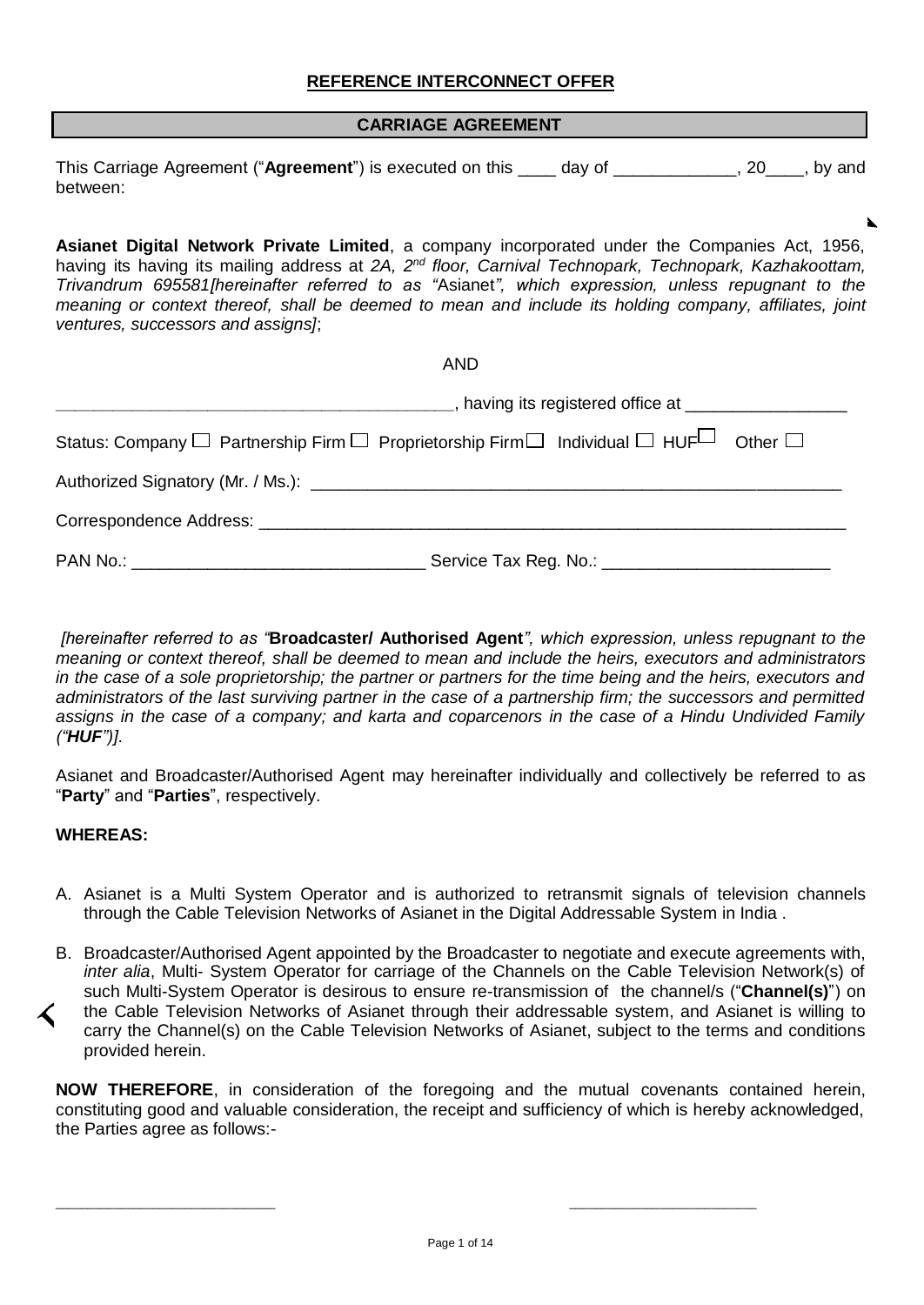### **1. DEFINITION:**

In this Agreement, unless the context otherwise requires, the following defined expressions shall have such respective meaning as has been assigned to them hereunder.

- (a) "addressable system" means an electronic device (which includes hardware and its associated software) or more than one electronic device put in an integrated system through which transmission of programmes including re-transmission of signals of television channels can be done in encrypted form, which can be decoded by the device or devices at the premises of the subscriber within the limits of the authorization made, on the choice and request of such subscriber, by the distributor of television channels;
- (b) "Applicable Laws" means law, regulation, direction, notification or order, including amendments thereto, enacted or issued by any constitutional, legislative, judicial, quasi-judicial or administrative authority including the Telecom Regulatory Authority of India ("**TRAI**") and the Ministry of Information & Broadcasting, Government of India ("**MIB**").
- (c) "Area(s)" means such areas within the Territory, as are specified in *Annexure A*, within which the Cable Television Networks of Asianet provide signals of channels to their subscribers.
- $\Lambda$ (d) "average active subscriber base" means the number arrived by averaging the active subscriber base count in the manner specified in the Schedule VII of the The Telecommunication (Broadcasting and Cable ) Services Interconnection (Addressable Sysstems) Regulations, 2017.
- (e) "Broadcaster(s)" means a person or a group of persons, or body corporate, or any organization or body who, after having obtained, in its name, downlinking permission for its channels, from the Central Government, is providing programming services; and identified in *Annexure B* attached hereto, which is/are the owner(s) and operator(s) of their Channel(s).
- $(\Delta^{\gamma})$ (f) "Cable Service" means the transmission of programmes including retransmission of signals of television channels through cables;
- (g) "Cable Television Network" or "cable TV network" means any system consisting of a set of closed transmission paths and associated signal generation, control and distribution equipment, designed to provide cable service for reception by multiple subscribers;
- (h) "Channel(s)" means the satellite television channel(s) of the Broadcasters, as are detailed in *Annexure B*.
- (i) "Carriage Fee" means the fee payable by Broadcaster/Authorised Agent to Asianet, only for the purpose of carrying the Channel(s) through Asianet's Cable Television Networks, without, specifying the placement of such channels onto a specific position in the electronic programme guide or, seeking assignment of a particular channel number to such channels or seeking to place the channel in a particular package or bouquet;  $\rightsquigarrow$  $\overline{\phantom{a}}$



"multi-system operator" or "MSO" means a cable operator who has been granted registration under rule 11 of the Cable Television Networks Rules, 1994 of the Cable Television Networks (Regulation) Act, 1995 and who receives a programming service from a broadcaster and retransmits the same or transmits his own programming service for simultaneous reception either by multiple subscribers directly or through one or more local cable operators;

(k) "reference interconnection offer" or "RIO" means a document published by a service provider specifying terms and conditions on which the other service provider may seek interconnection with such service provider;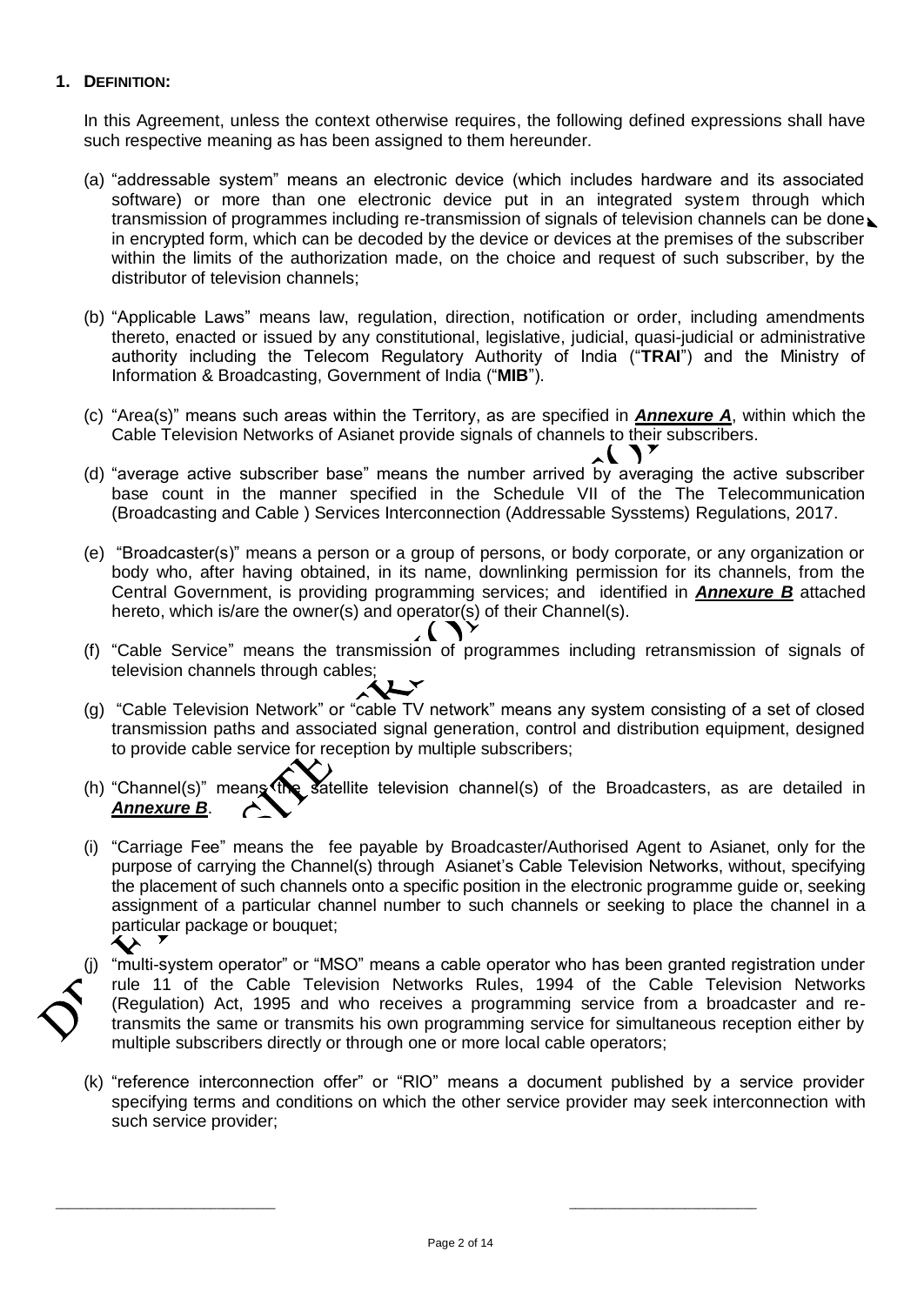- (l) "set top box" or "STB" means a device, which is connected to or is part of a television receiver and which enables a subscriber to view subscribed channels;
- **(m)**"subscriber" means a person who receives broadcasting services, from a distributor of television channels, at a place indicated by such person without further transmitting it to any other person and who does not cause the signals of television channels to be heard or seen by any person for a specific sum of money to be paid by such person, and each set top box located at such place, for receiving the subscribed broadcasting services, shall constitute one subscriber ;
- (n) "Territory" means DAS notified areas (as applicable) as notified by the Central Government.

#### **INTERPRETATION:**

In the interpretation of this Agreement, unless the context requires otherwise:

- (a) The headings herein are used for convenience only and shall not affect the construction of this Agreement.
- (b) The references to Annexure are references respectively to the annexure to this Agreement.
- (c) The reference to the singular includes reference to plural and vice versa.
- (d) The reference to any gender includes a reference to all other genders.
- (e) The term "including" shall mean "including without limitation".
- (f) In addition to the defined terms in Clause 1 of this Agreement, there are other defined terms in the body of this Agreement which shall have such respective meaning as have been assigned to them in the body of this Agreement.

### **2. CARRIAGE :**

- (a) By and under this reference interconnect offer, the Broadcaster/Authorised Agent hereby requests Asianet to carry the Channel(s) and pursuant to the said request and upon the Broadcaster/Authorised Agent providing the duly filled application/declaration as set out in Schedule IV (annexed hereto) of the Telecommunication (Broadcasting and Cable) Services Interconnection (Addressable Systems) Regulations, 2017 Asianet has agreed to carry the Channel(s) of the Broadcaster , for the sole purpose of re-transmitting and re-distributing the Channel/s in the Areas through Asianet's Cable Television Networks on its addressable system to those subscribers who subscribe to the channel. If the monthly subscription percentage for the Channel(s) is less than five percentage of monthly average subscriber base of Asianet in the target market in each of the immediately preceding six months, Asianet can discontinue to carry the channel at its discretion.
- (b) Asianet hereby agrees to carry the Channel(s) of the Broadcaster/ Authorised Agent on the Cable Television Networks of Asianet subject to, inter alia, technical and commercial parameters set out herein after in *Annexures C and D respectively* of this Agreement.

The Carriage Fee amount, for each month or part thereof, during the term of this Agreement shall be calculated as per the sub-regulation (1) of the regulation 8 of The Telecommunication (Broadcasting and Cable) Services Interconnection (Addressable Systems) Regulations, 2017 ("Regulation"), in accordance with Schedule I read with Schedule VII set out therein and provided in Annexure D hereto. Asianet , at its discretion may carry the Channel(s) of the Broadcaster /Authorised Agent on its new technology platforms like IPTV /OTT for any geographical location.

Broadcaster/ Authorised Agent agrees to provide the necessary number of IRDs and Digital encoders for digital headends to Asianet.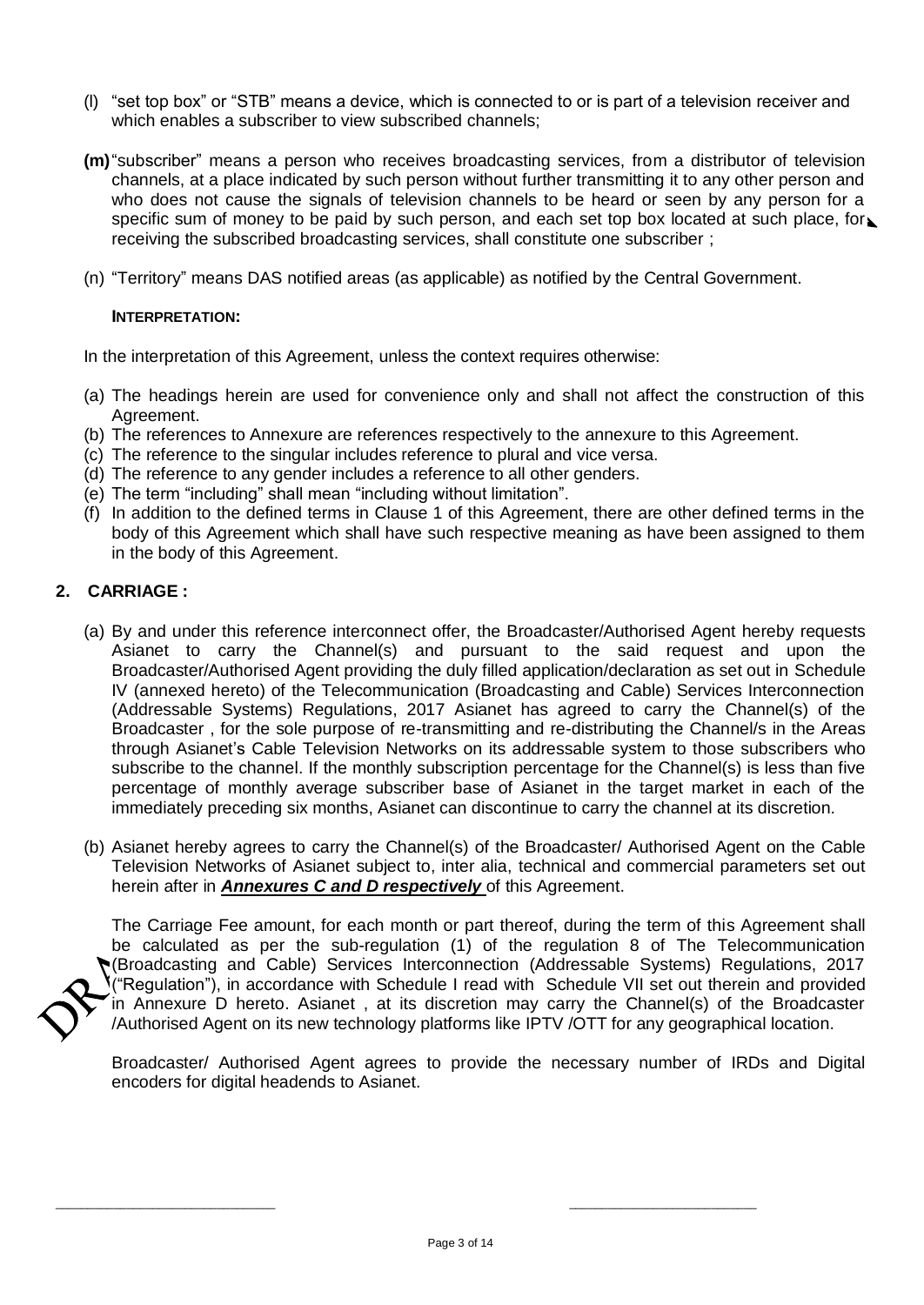Asianet has the sole discretion to decide the LCN position of the channel and packaging in each of the Territories.

#### **3. CARRIAGE FEES & PAYMENT TERMS:**

- (a) During the Term, in consideration of Asianet carrying, retransmitting and redistributing the Channel/s in the Areas through its Cable Television Networks, the Broadcaster/Authorised Agent shall pay the Carriage Fee for each channel per subscriber per month as shall be computed as set forth in the Annexure D hereto, which shall be payable on or before the fifteenth day of receipt of invoice for the respective month ("**Due Date**").
- (b) In addition, the Broadcaster shall be liable for the payment of all applicable taxes, cesses, etc. including goods and service tax, as may be applicable on the Carriage Fee payable by the Broadcaster/Authorised Agent to Asianet.
- (c) Asianet shall raise invoice on Broadcaster/ Authorised Agent towards the Carriage Fee (along with applicable taxes).
- (d) Payment of any Carriage Fee to Asianet shall be made by Broadcaster/ Authorised Agent either by (i) Demand Draft in favour of 'Asianet Digital Network Private Limited', payable at its registered office or any other place that may be specified by Asianet in writing from time to time; or (ii) electronic wire transfer into Asianet's Bank Account, accompanied by documentary evidence certified by the Broadcaster / Authorised Agent's bank that the payment has been transferred to Asianet's bank account, post deduction of applicable withholding taxes, certification of which shall be provided by Broadcaster/ Authorised Agent to Asianet as per the timeline specified under the Indian Income Tax laws.

In the event of failure or neglect by the Broadcaster / Authorised Agent in making payment of the Carriage Fee by the Due Date, the Broadcaster/ Authorised Agent shall be liable to pay interest on the delayed payment at the rate of 18%  $\alpha$ . From the date such amounts became due until those are fully and finally paid.

#### **4. TERM, TERMINATION & EFFECT OF TERMINATION:**

(a) This Agreement shall be valid for a period of one year commencing from  $\sim$  20 and shall remain valid until \_\_\_\_\_\_\_\_\_\_\_\_\_\_\_\_\_\_\_\_\_\_\_, 20\_, unless terminated earlier in accordance with the provisions of this Agreement ("**Term**"). Both parties shall renew the agreement well before the expiry of this agreement to ensure continuity of services.

(b) Termination

Terminative on the happening of an event :

Agreement may be terminated by Asianet or the Broadcaster/ Authorised Agent, subject to Applicable Laws, prior to its expiry in the following circumstances:

In the event of a material breach by either party of their obligations under this Agreement, which has not been cured within fifteen days of being required in writing to do so.

ii. Non payment of Carriage Fees by the Broadcaster/ Authorised Agent before the Due Date.

iii. Bankruptcy, insolvency or the appointment of a Receiver or the appointment of a Liquidator over the assets of that party.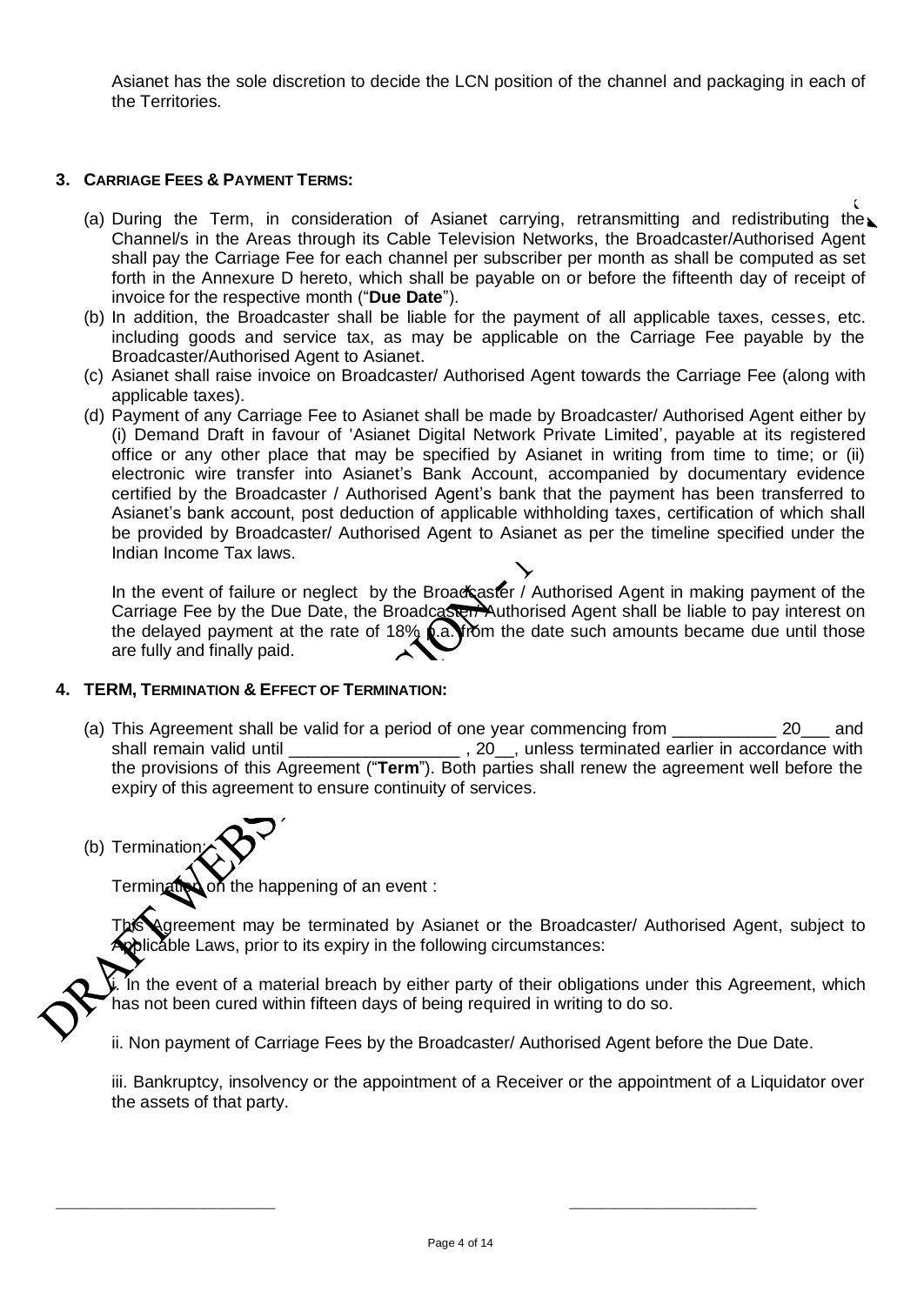iv. If the Broadcaster's licence to broadcast/ downlinking license is revoked, cancelled, suspended or withdrawn or the Authorised Agent's authority to represent the Broadcaster is terminated.

Termination at will :

.

Notwithstanding all that is stated in clause  $4$  (b) above , both Parties shall have the right terminate this Agreement only if both the parties consent to do so in writing.

In the event of termination of this Agreement by Asianet under clause 4 b (i) or 4  $\mathbf{r}$ Asianet shall be entitled to cease to carry, re-transmit and re-distribute the Channel/s of the Broadcaster/Authorised Agent and shall be entitled to retain the integrated receiver decoders, CAM Modules, viewing cards/smart cards, remotes of the Channel/s and/or any other equipment used in relation thereto ("Equipment") of the Channel/s until all the outstanding an upts are cleared. Further, Asianet shall be entitled to initiate appropriate legal proceedings against the Broadcaster/Authorised Agent for, inter-alia, recovery of all outstanding amounts and any other equitable remedy that may be available to Asianet.

It is hereby clarified that the termination of this Agreement shall not relieve any Party of any obligation or liability accrued prior to the date of termination  $\frac{d}{dx}$  or such clause which by its very nature extends or applies to the Parties even after termination.

#### **5. REPRESENTATIONS AND WARRANTIES:**

- (a) The Parties hereby represent, undertake and warrant to each other that they have requisite powers and authority to enter into this Agreement and to fully perform its obligations hereunder.
- (b) Broadcaster/Authorised Agent represents, warrants, declares, undertakes and agrees that:
	- i. Broadcaster/Authorised Agent is the sole, absolute, exclusive and unencumbered legal owner of the Channel(s) which it is exhibiting, broadcasting and retransmitting through Asianet's Cable TV Network within the Territory.
	- ii. the Broadcaster has valid and subsisting license issued by Ministry of Information and Broadcasting and has Intellectual Property Rights including Copyrights, contained in the programme content of the Channel/s.
	- iii. that the exercise of rights accruing through the Channel(s) being re-transmitted through Asianet's Cable Television Network, shall not in any way constitute any infringement of the intellectual property rights, copyright, trademark, moral right or other proprietary right or interest or any other rights of any third party, nor shall it be defamatory, in contempt or breach of any provision of the statute, or Programme Code and/or Advertising Code (provided under The Cable Television Network Rules, 1994, as amended from time to time). Broadcaster / Authorised Agent shall hold Asianet indemnified and harmless against all claims, damages, costs and expenses including but not limited to attorney's fees arising out of any breach of the foregoing.

#### **MISCELLANEOUS:**

(a) Confidentiality: The Parties shall keep in strict confidence, any confidential information received by it as regards each other's business affairs , including the terms and conditions of this Agreement ("**Confidential Information**") and shall not disclose the same to any person, not being party to this Agreement. Each Party shall also bind its employees, officers, advisors, associates, contractors, agents and other similar persons to whom the Confidential Information may be disclosed on a need to know basis, to the obligations of such confidentiality. The Confidential Information shall, at all times, remain the exclusive property of the respective Party and a Party shall not acquire any rights in the Confidential Information of the other Party.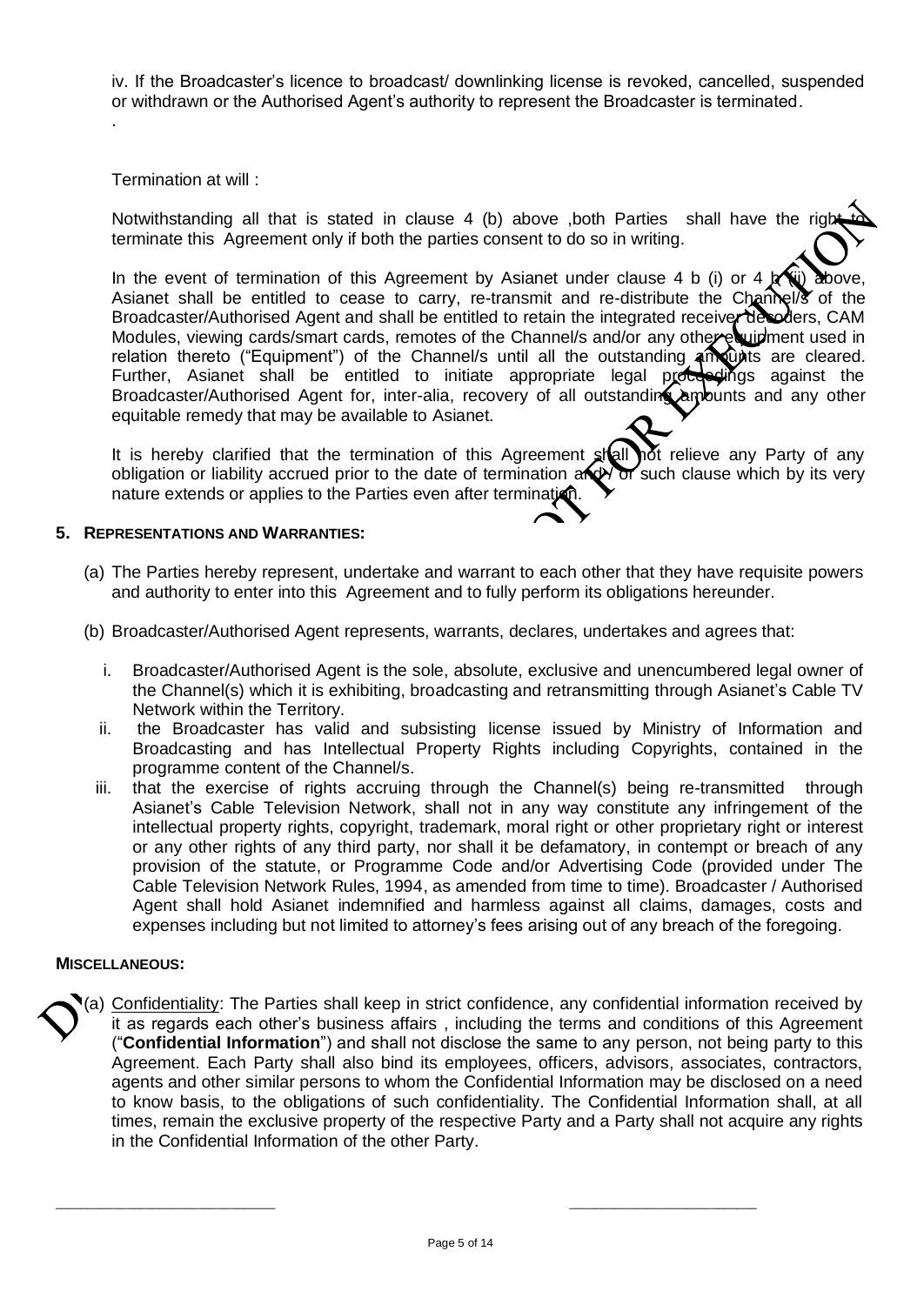(b) Force Majeure: Failure on the part of any the Parties to perform any of its obligations, shall not entitle either to raise any claim against the other or constitute a breach of this Agreement to the extent that such failure arises from an event of Force Majeure. If through Force Majeure, the fulfilment by either Party of any obligation set forth in this Agreement is delayed, the period of such delay shall not be taken into account in computing periods prescribed by this Agreement. Force Majeure will include act of god, earthquake, tides, storm, flood, lightening, explosion, fire, sabotage, quarantine, epidemic, arson, civil disturbance, terrorist attack, war like situation, or enactment of any law or rules and regulation or revocation of registration of the Parties any circumstances beyond the reasonable control of the Parties herein that directly or indirectly hinders or prevents either of the Parties from commencing or proceeding with the consummation of the transactions contemplated hereby. The Party affected by such Force Majeure event shall promptly notify the other Party of the occurrence of such event. It is agreed between the Parties that lack of funds shall not in any event constitute or be considered an event of Force Majeure. If the conditions of Force Majeure to continue for a period exceeding one month, the Parties shall meet to decide upon the future performance of this Agreement. If the Parties are unable to agree upon a plan for future performance, then the

This Agreement shall be terminated upon notice of either Party  $\mathcal{L}$  other, on expiry of one month from the date of such notice.

Any accrued payment obligation of a Party prior to the commencement of Force Majeure shall survive the termination of this Agreement pursuant to subh Force Majeure.

- (c) No Agency: Neither Party shall be or hold itself as the agent of the other under this Agreement. This Agreement between Broadcaster/ Authorised Agent and Affiliate is on principal to principal basis and is terminable in nature.
- (d) No Waiver: The failure of either Party to resist, in any one or more instance, upon performance of any of the provisions of this Agreement or to enforce any such provisions or the relinquishment of any such rights, and such rights shall continue and remain in full force and effect. No single or partial exercise by either Party of any right or remedy shall preclude other future exercise thereof or the exercise of any other right or remedy. Waiver by any Party of any breach of any provisions of this Agreement (or the consequences of any such breach as provided for in this Agreement) must be in writing and signed by the Parties hereto and such waiver shall not constitute or be construed as a continuing waiver or as a waiver of any other breach of any other provisions of this Agreement.
- (e) Assignment: Notwithstanding anything contained in this Agreement, Broadcaster/ Authorised Agent shall not have the right, without the prior written consent of Asianet, to assign or transfer this Agreement or any of its rights or obligations under this Agreement to any third party. However, Asianet shall be entitled to assign or transfer, its rights, obligations and duties under this Agreement in whole or in part, without the prior written intimation or consent of the Broadcaster/ Authorised Agent to any of its affiliates, holding company, its subsidiaries and/or its joint ventures.  $\Lambda$
- (f) Severability: If any provision of this Agreement becomes invalid, illegal or unenforceable, in whole or in part, the validity of the remainder provisions of this Agreement shall not be affected thereby, and the Parties shall agree to a valid substitute provision, which corresponds in its economic effect as closely as legally possible to the invalid or unenforceable provision which it replaces.
- (g) Notices: All notices given hereunder shall be given in writing, by personal delivery, courier, Speed Post or Registered Post A.D., at the correspondence address of Asianet and Broadcaster/ Authorised Agent set forth in this Agreement, unless either party at any time or times designates another address for itself by notifying the other Party thereof by Speed Post or Registered Post A.D. only, in which case all notices to such Party shall thereafter be given at its most recent address.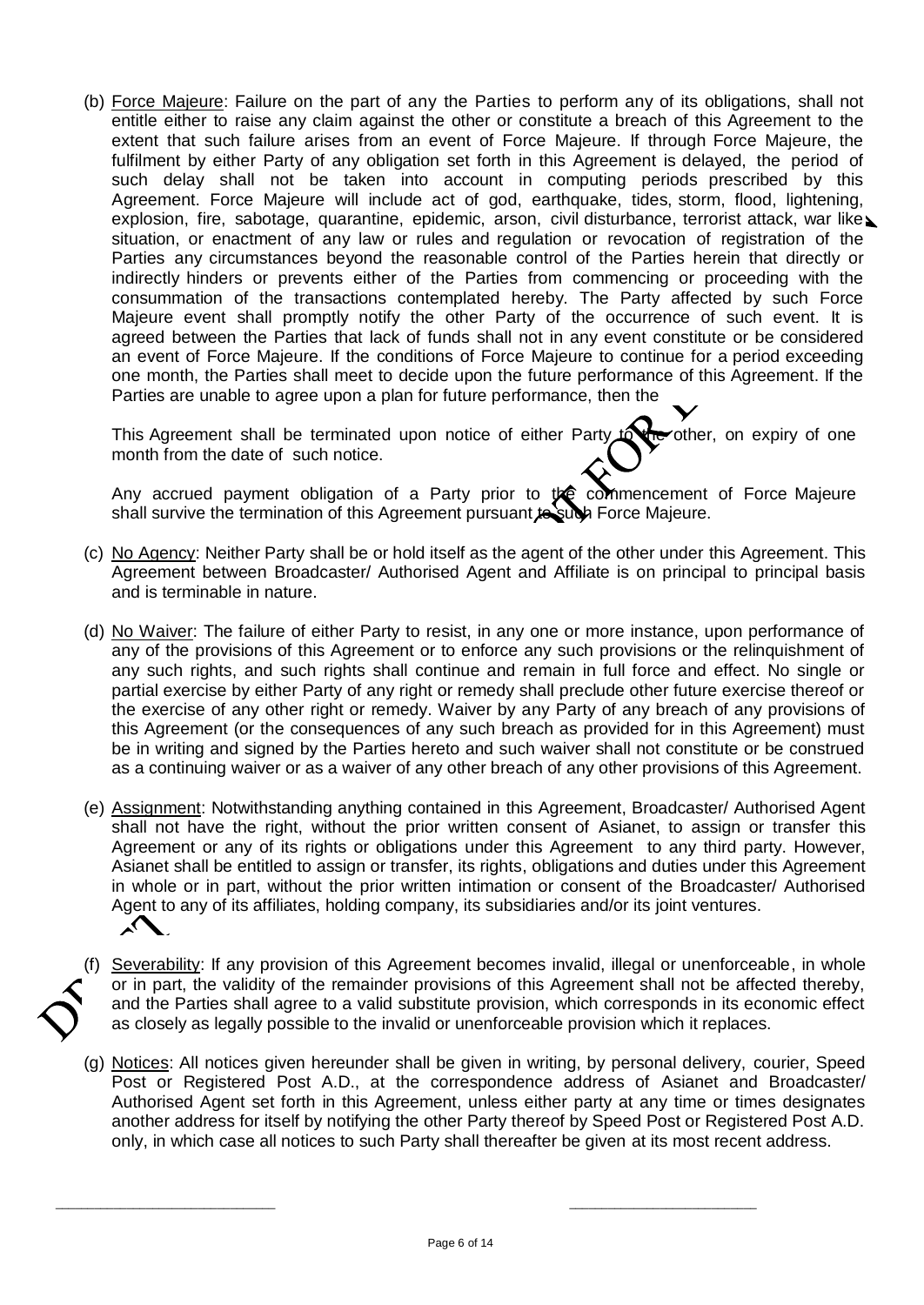- (h) Governing Law & Dispute Resolution: The rights and obligations of the Parties under this Agreement shall be governed by and construed in accordance with the laws of India. The Telecom Disputes Settlement and Appellate Tribunal, New Delhi, to the exclusion of all other courts, shall have exclusive jurisdiction to entertain any disputes arising out of or relating to this Agreement.
- (i) Legally Binding: This Agreement has been executed by the Parties hereto of their own free will, without any coercion or undue influence and shall be valid and legally binding on both parties from the date above written. Both Parties consider this Agreement to be absolutely fair and as being in their respective interest.
- (j) Entire Understanding / Modifications: This Agreement along with its Schedule and applicable Annexure(s) contains the entire understanding between the Parties with respect to the subject matter covered herein. It supersedes all prior understandings between the Parties with respect to the subject matter hereof. Subject to any new regulations/orders stipulated by the TRAI/MIB or any order of the court/tribunal, any modification, variation, alteration and amendment of the provisions of this Agreement shall be mutually agreed in writing and executed by and on behalf of the Parties.

**IN WITNESS WHEREOF**, the Parties hereto have executed this Agreement on the day, month and year mentioned hereinabove.

| Signed for & On behalf of Asianet Digital Network Private Limited |  |
|-------------------------------------------------------------------|--|
|                                                                   |  |
|                                                                   |  |
| Signed for & On behalf of Broadcaster/ Authorised Agent           |  |
|                                                                   |  |
|                                                                   |  |
|                                                                   |  |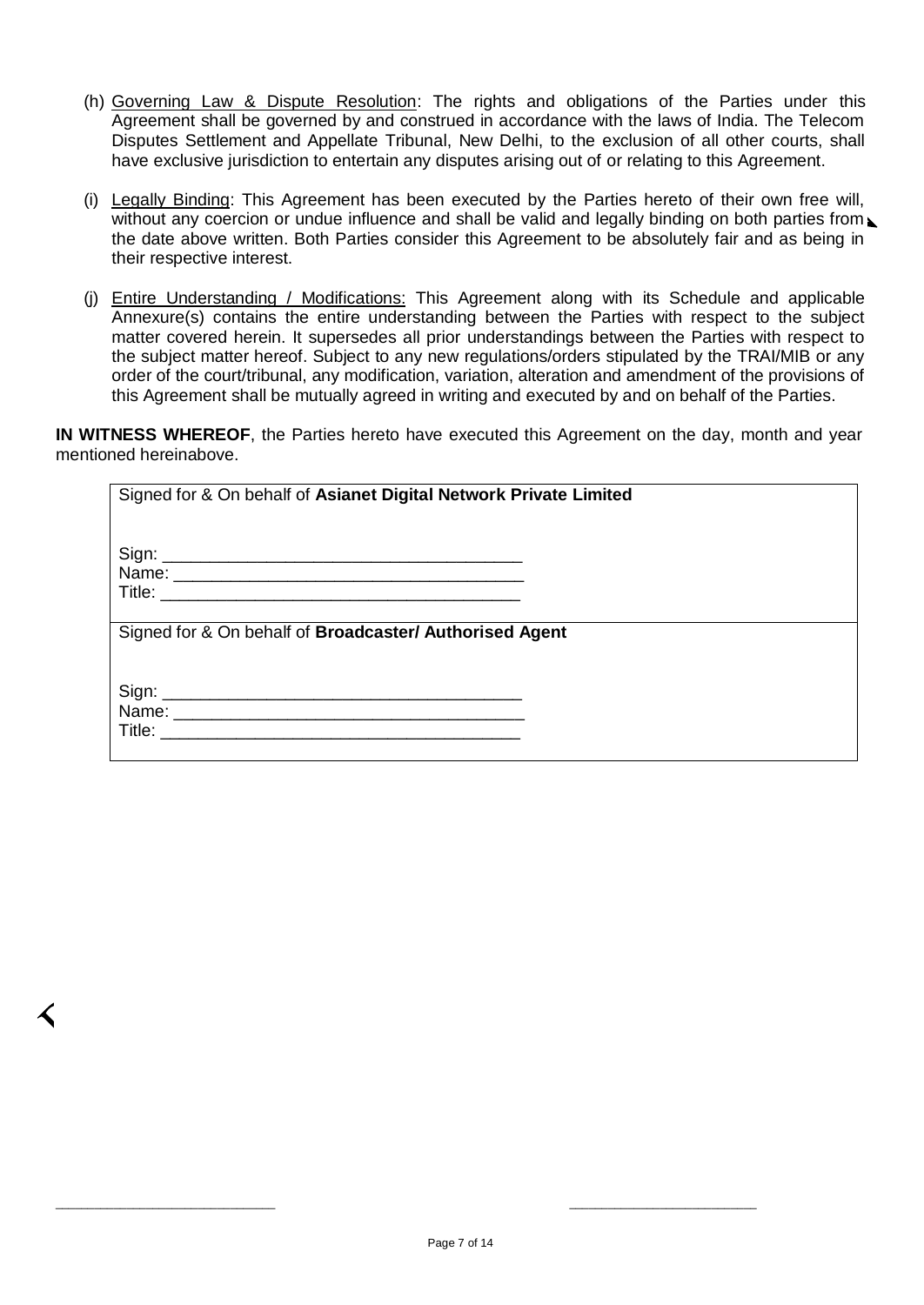**Schedule IV** (Refer sub-regulation (6) of the regulation 10) Application form for access to the network for distribution of a television channel 1. Name of the broadcaster: 0188 2. The names of CEO/MD of the broadcaster: 3. Registered Office address: 4. Address for communication: 5. Name of the contact person/ Authorized Representative: 6. Telephone: 7. Email address: 8. Name of channel for which request for distribution has been made: 9. Copy of permission letter issued by the ministry of information and broadcasting for downlinking of the channels mentioned above in India: 10. Nature of channel (pay or free- to- air) : 11. Genre of channel: 12. Language(s) of channel: 13. Downlinking parameters of the a. Name of satellit b. Orbital location c. Polarisat d. Downloaking frequency: 14. Modulation/coding and compression standard of channel: 15. Encryptice of channel: encrypted/unencrypted\_ (Signature) Date and Place: **DEC**  $S/O, d/O$  , and the state of the state of  $S/O, d/O$  , and the state of the state of  $S/O, d/O$  , and the state of  $S/O, d/O$  , and the state of  $S/O, d/O$  , and the state of  $S/O, d/O$  , and the state of  $S/O, d/O$  , and the state of  $S/O$  , (Authorized Signatory), of \_\_\_\_\_\_\_\_\_\_\_\_\_\_\_\_\_\_\_\_\_\_\_\_\_ (Name of the broadcaster), do hereby declare that the details

provided above are true and correct.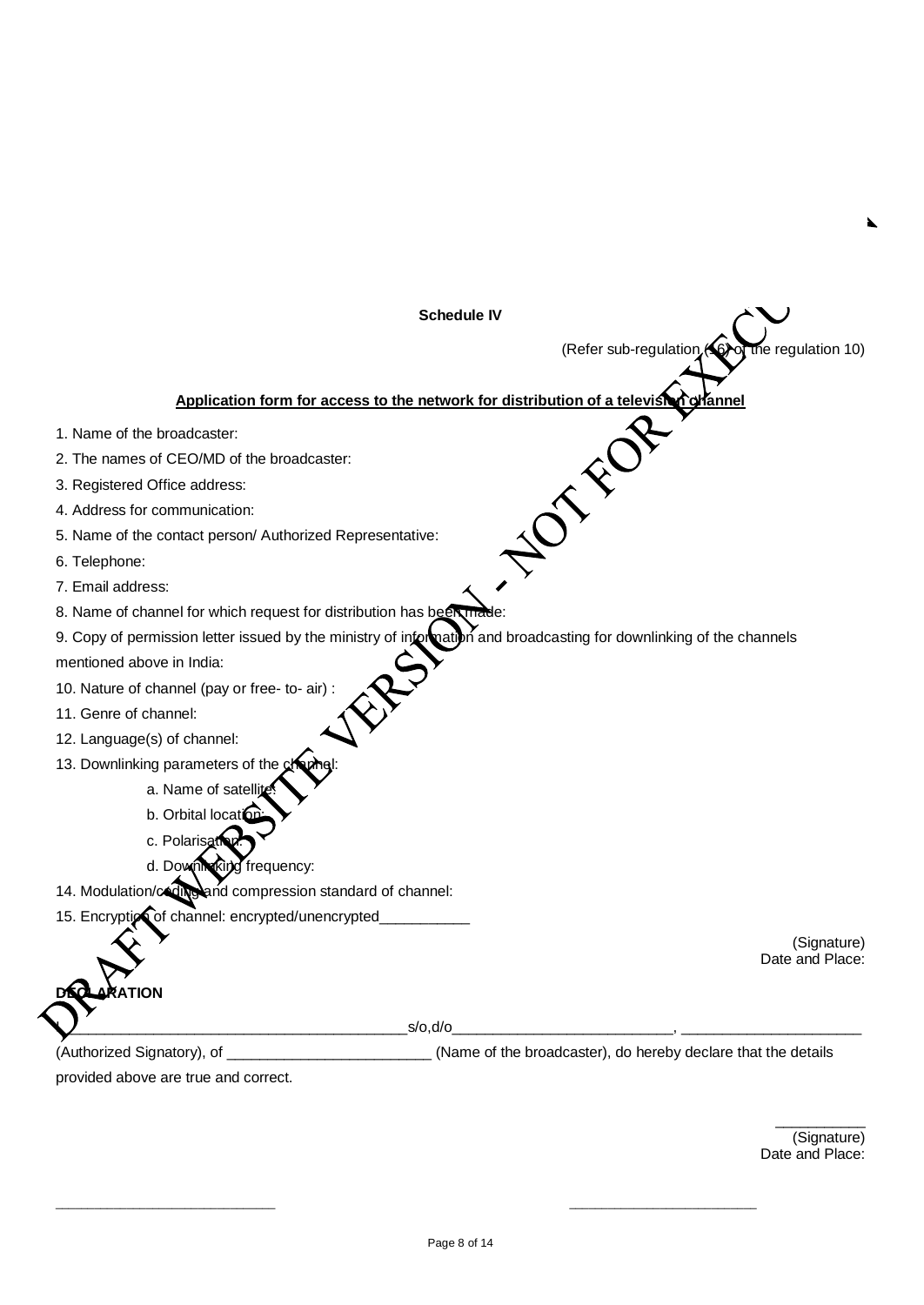DRAFT WEBSTRE VERSION - NOT TORESTOOM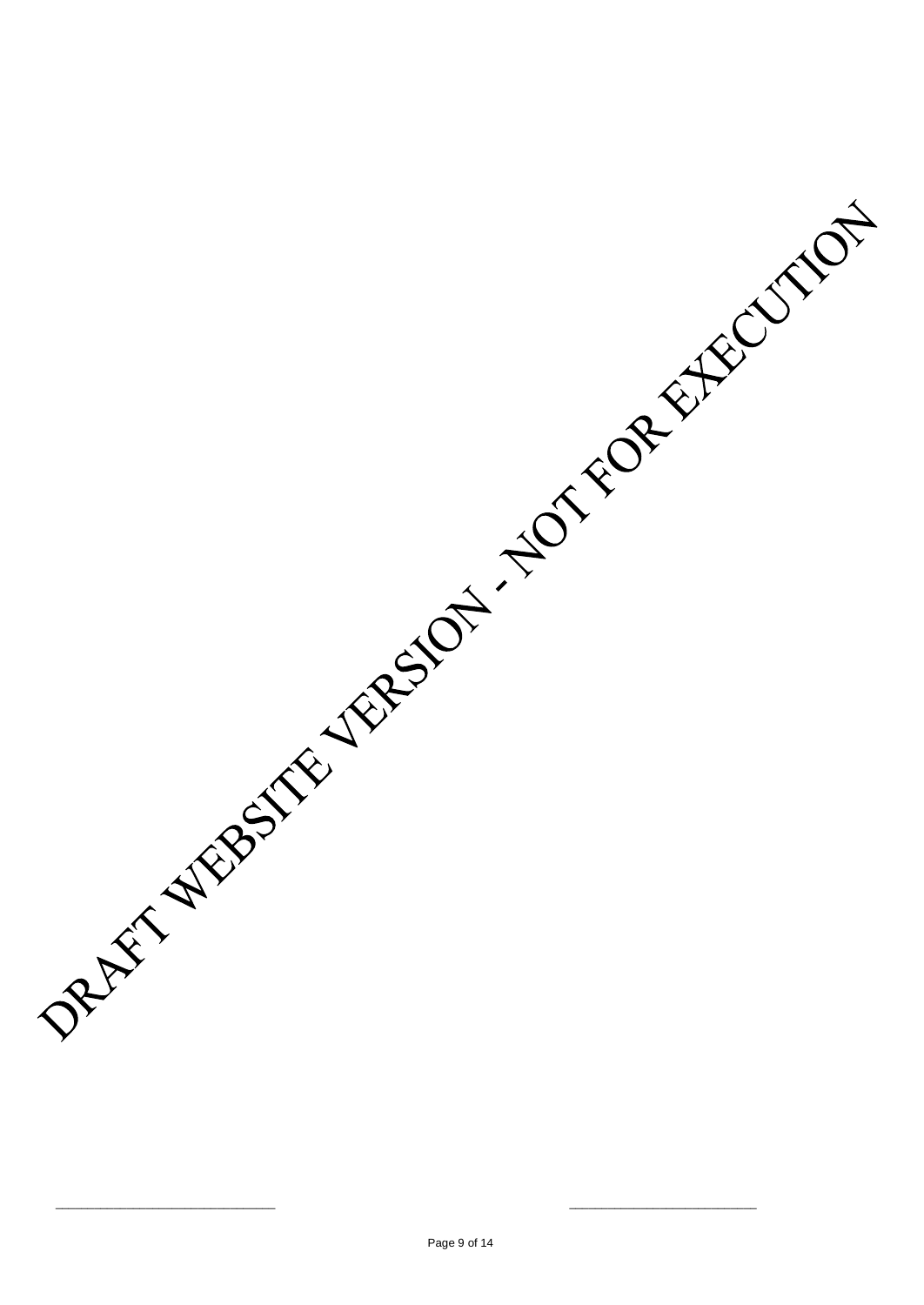## **Annexure A**

### **Target Markets**

| ,我们的人们就会在这里,我们的人们就会在这里,我们的人们就会在这里,我们的人们就会在这里,我们的人们就会在这里,我们的人们就会在这里,我们的人们就会在这里,我们 |  |                                                                            |
|----------------------------------------------------------------------------------|--|----------------------------------------------------------------------------|
|                                                                                  |  |                                                                            |
|                                                                                  |  |                                                                            |
|                                                                                  |  |                                                                            |
|                                                                                  |  |                                                                            |
|                                                                                  |  |                                                                            |
|                                                                                  |  | the control of the control of the control of the control of the control of |
|                                                                                  |  |                                                                            |
|                                                                                  |  |                                                                            |

 $\triangle$ 

\_\_\_\_\_\_\_\_\_\_\_\_\_\_\_\_\_\_\_\_\_\_\_\_\_\_\_\_\_\_\_\_\_\_ \_\_\_\_\_\_\_\_\_\_\_\_\_\_\_\_\_\_\_\_\_\_\_\_\_\_\_\_\_

 $\blacktriangle$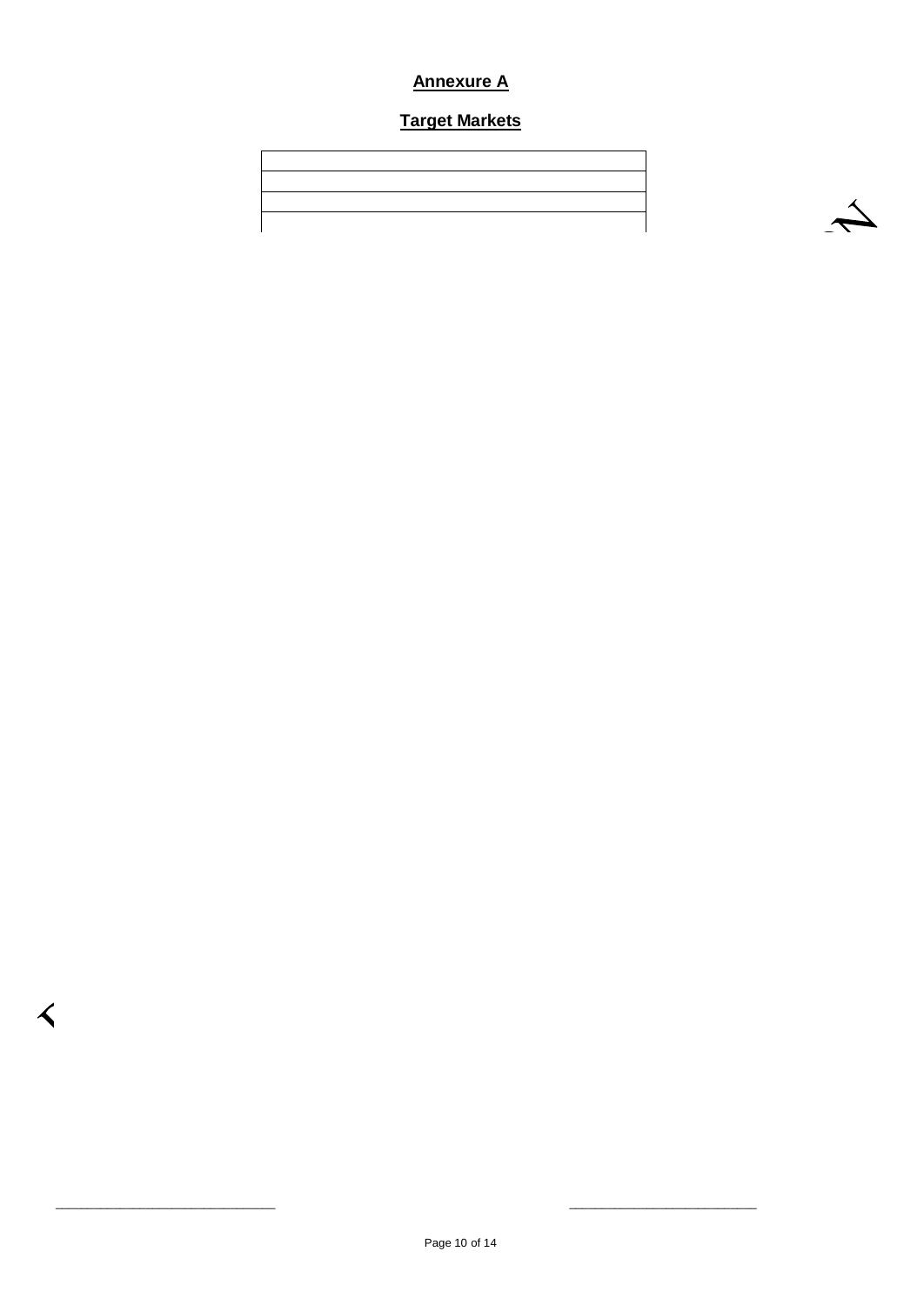### **Annexure B**

 $\blacktriangle$ 

# **(I) Broadcaster(s) and Channels**

 $\blacktriangle$ 

| SI.<br>No. | <b>Broadcaster(s) Name</b> | <b>Channels</b> |  |
|------------|----------------------------|-----------------|--|
|            |                            |                 |  |
|            |                            |                 |  |
|            |                            |                 |  |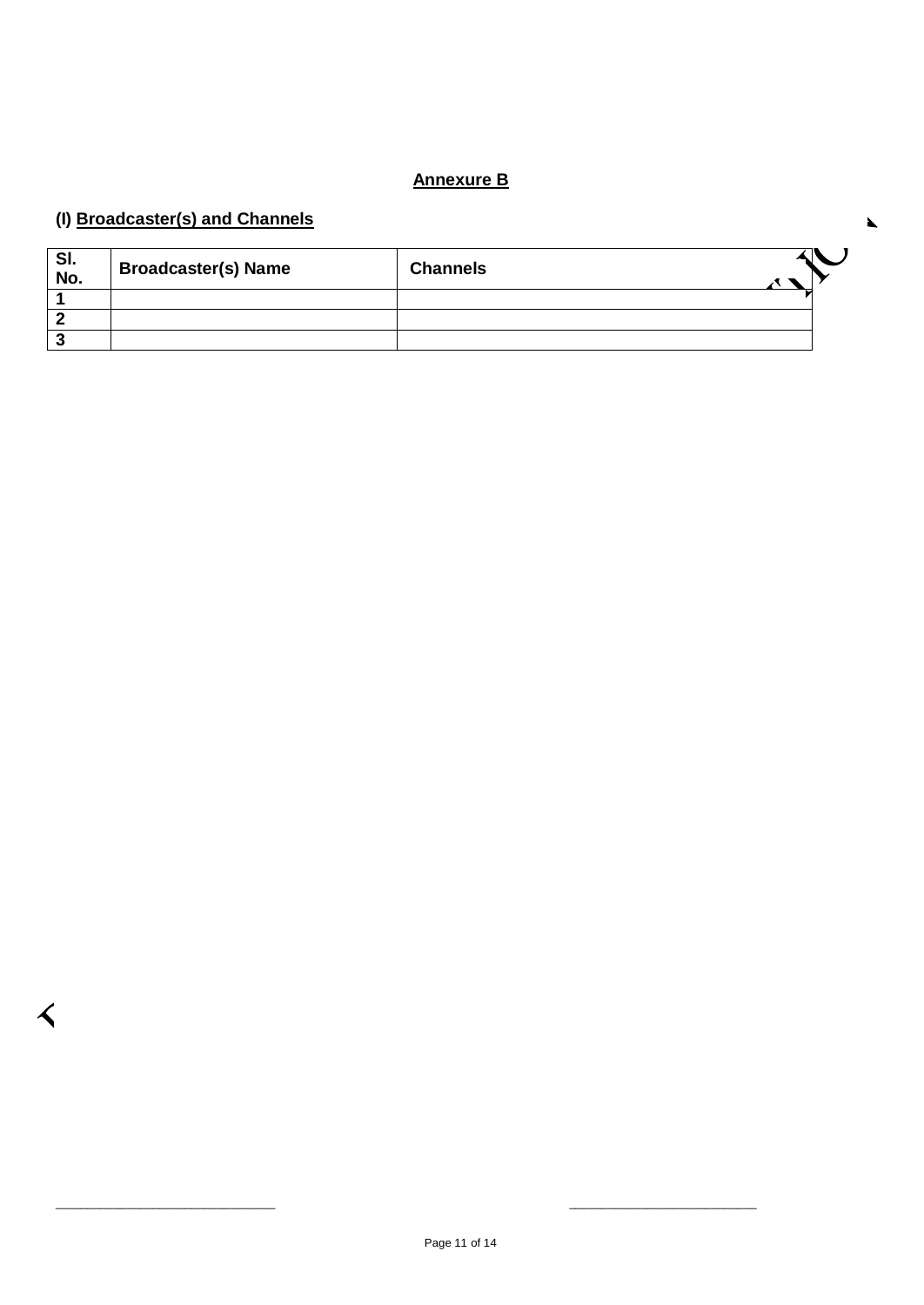### **Annexure C**

### **TECHNICAL PARAMETERS**

 $\mathbf{r}$ 

| <b>Description</b>            | <b>Details</b> | - |
|-------------------------------|----------------|---|
| <b>PIRD/CAM/IRD</b>           |                |   |
| <b>Output Type</b>            |                |   |
| <b>Convertors (if any)</b>    |                |   |
| <b>Downlinking Parameters</b> |                |   |



く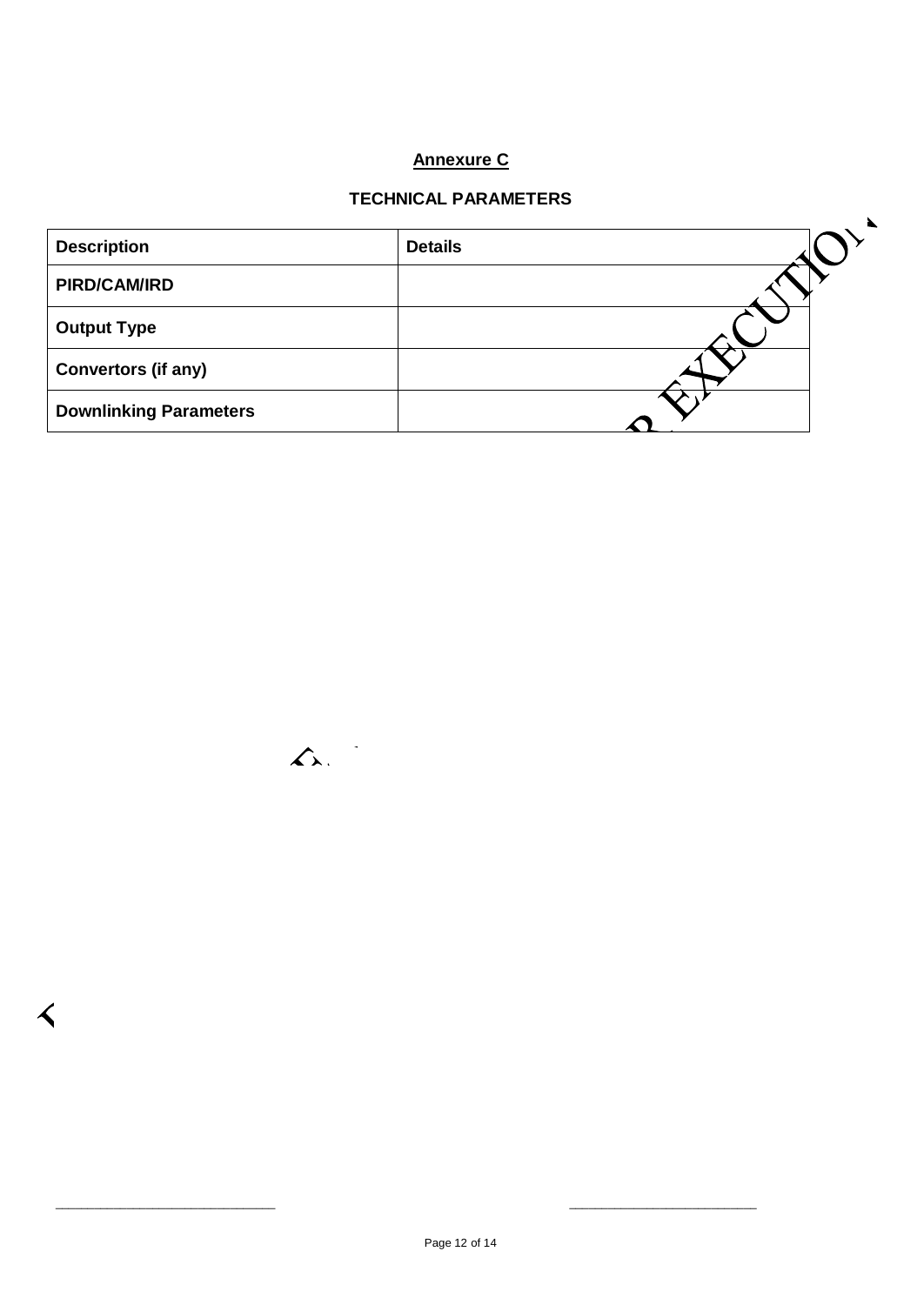### **Annexure D**

## **Monthly Carriage Fee Computation for SD Channels**

# **Channel Name:**

| <b>Channel Name:</b>                               |                   |                                                                                                |                                                                                                                       |
|----------------------------------------------------|-------------------|------------------------------------------------------------------------------------------------|-----------------------------------------------------------------------------------------------------------------------|
| If Monthly subscription<br>of the Channel is:      | Multiplier<br>(A) | <b>Asianet Carriage</b><br>Fee per channelper<br>subscriber per<br>month<br>(in Rupees)<br>(B) | Carriage fee Payable for the Channe<br>in Rupees= (Average Active<br>Subscriber Base in the month.<br>$(A \times B))$ |
| <5% of average active<br>subscriber base           | 100%              | 0.2                                                                                            |                                                                                                                       |
| $5\% < 10\%$ of average<br>active subscriber base  | 75%               | 0.2                                                                                            |                                                                                                                       |
| $10\% < 15\%$ of average<br>active subscriber base | 50%               | 0.2                                                                                            |                                                                                                                       |
| 15% < 20% of average<br>active subscriber base     | 25%               | 0.2                                                                                            |                                                                                                                       |
| >=20% of average active<br>subscriber base         | 0%                | 0.2                                                                                            |                                                                                                                       |

## **Monthly Carriage Fee Computation for HD Channels**

 $\lambda$ 

### **Channel Name:**

 $\overline{\phantom{a}}$ 

| If Monthly subscription<br>of the Channel is:     | lıer<br>(A) | <b>Asianet Carriage</b><br>Fee per channel<br>per subscriber per<br>month<br>(in Rupees)<br>(B) | Carriage fee payable for the channel<br>in Rupees= (Average Active<br>Subscriber Base in the monthX<br>$(A \times B))$ |
|---------------------------------------------------|-------------|-------------------------------------------------------------------------------------------------|------------------------------------------------------------------------------------------------------------------------|
| <5% of average active<br>subscriber base          | 100%        | 0.4                                                                                             |                                                                                                                        |
| $5\% < 10\%$ of average<br>active woscriber base  | 75%         | 0.4                                                                                             |                                                                                                                        |
| 10% 15% of average<br>adtive subscriber base      | 50%         | 0.4                                                                                             |                                                                                                                        |
| $1\% < 20\%$ of average<br>active subscriber base | 25%         | 0.4                                                                                             |                                                                                                                        |
| >=20% of average active<br>subscriber base        | 0%          | 0.4                                                                                             |                                                                                                                        |